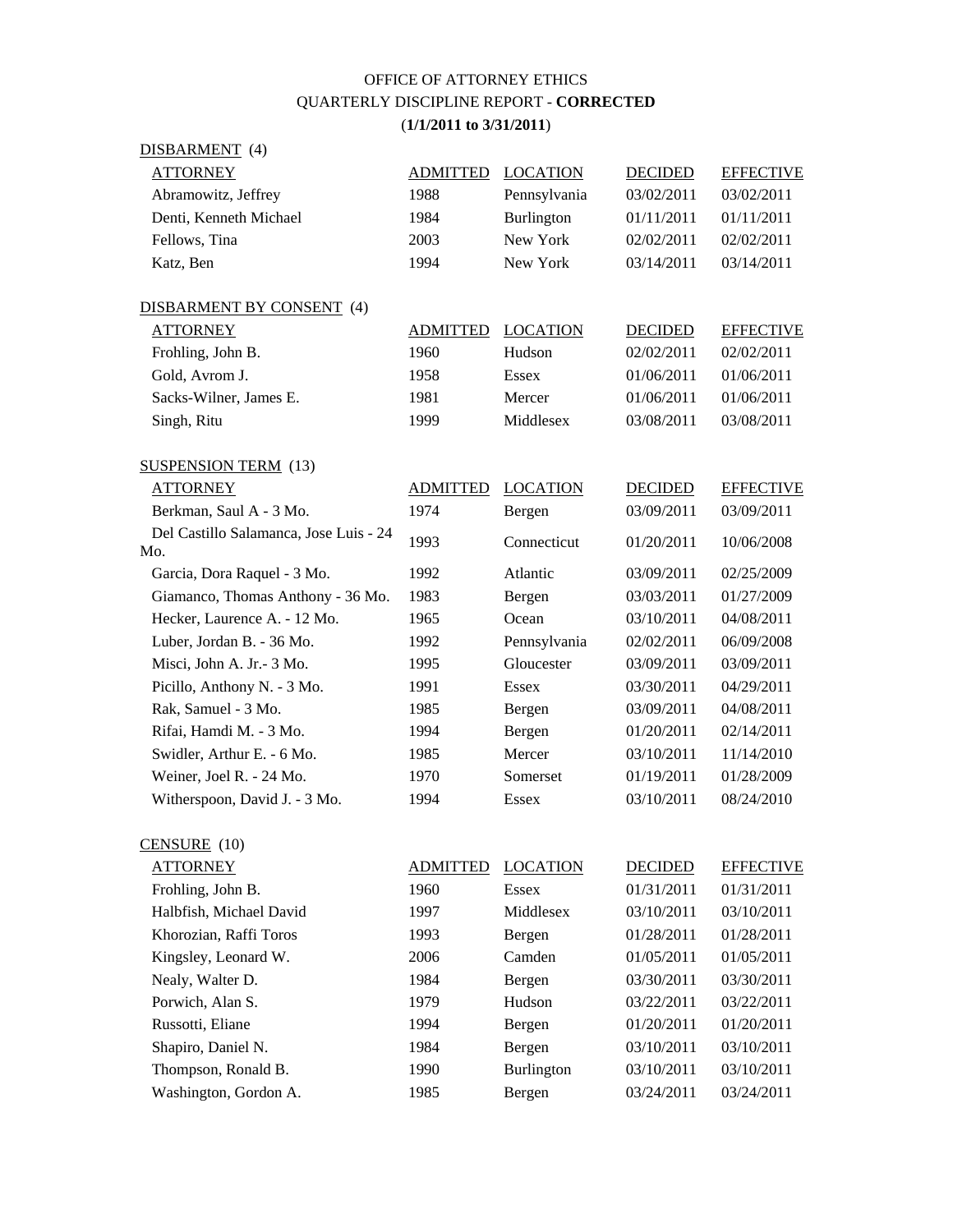| <b>PUBLIC REPRIMAND</b> (8)       |                 |                 |                |                  |
|-----------------------------------|-----------------|-----------------|----------------|------------------|
| <b>ATTORNEY</b>                   | <b>ADMITTED</b> | <b>LOCATION</b> | <b>DECIDED</b> | <b>EFFECTIVE</b> |
| Bedell, Donald Williams Jr.       | 1991            | Ocean           | 01/20/2011     | 01/20/2011       |
| De Seno, Thomas                   | 1990            | Ocean           | 03/09/2011     | 03/09/2011       |
| Milita, Vincent J. II             | 1980            | Cape May        | 02/15/2011     | 02/15/2011       |
| Miskowski, James W.               | 1974            | Bergen          | 03/08/2011     | 03/08/2011       |
| Mulder, William Howard            | 1996            | Bergen          | 02/15/2011     | 02/15/2011       |
| Tyler, Kimberly S.                | 1990            | <b>Essex</b>    | 01/24/2011     | 01/24/2011       |
| Velasquez, Anthony Louis          | 1998            | Mercer          | 02/15/2011     | 02/15/2011       |
| Zark, Alan                        | 1976            | Hudson          | 03/23/2011     | 03/23/2011       |
| <b>ADMONITION</b> (7)             |                 |                 |                |                  |
| <b>ATTORNEY</b>                   | <b>ADMITTED</b> | <b>LOCATION</b> | <b>DECIDED</b> | <b>EFFECTIVE</b> |
| Blakely, Marvin                   | 1985            | Morris          | 01/28/2011     | 01/28/2011       |
| Druz, Dan A.                      | 1981            | Monmouth        | 03/03/2011     | 03/03/2011       |
| Fell, Joseph Jerome               | 1992            | Somerset        | 01/25/2011     | 01/25/2011       |
| Kovach, Jennifer L.               | 1994            | <b>Sussex</b>   | 01/28/2011     | 01/28/2011       |
| Park, John K.                     | 1995            | New York        | 02/01/2011     | 02/01/2011       |
| Plofsky, Steven J.                | 1989            | <b>Essex</b>    | 03/07/2011     | 03/07/2011       |
| Steele, Gary                      | 1984            | Morris          | 03/29/2011     | 03/29/2011       |
| <b>DISABILITY INACTIVE</b> (3)    |                 |                 |                |                  |
| <b>ATTORNEY</b>                   | <b>ADMITTED</b> | <b>LOCATION</b> | <b>DECIDED</b> | <b>EFFECTIVE</b> |
| Aboloff, Steven A.                | 1987            | Burlington      | 02/14/2011     | 02/14/2011       |
| Davis, Kathleen Marie             | 1991            | Morris          | 01/06/2011     | 01/06/2011       |
| Mintz, Donald H.                  | 1955            | Morris          | 02/15/2011     | 02/15/2011       |
|                                   |                 |                 |                |                  |
| TEMPORARY SUSPENSION (11)         |                 |                 |                |                  |
| <b>ATTORNEY</b>                   | <b>ADMITTED</b> | <b>LOCATION</b> | <b>DECIDED</b> | <b>EFFECTIVE</b> |
| Cohen, Neil M.                    | 1978            | Essex           | 01/13/2011     | 01/13/2011       |
| Creamer, Richard Kenneth          | 2005            | Pennsylvania    | 01/10/2011     | 01/10/2011       |
| Gidro, Michael Robert             | 1987            | Bergen          | 02/01/2011     | 03/31/2011       |
| Gross, Neil Lawrence              | 1994            | Morris          | 02/28/2011     | 02/28/2011       |
| Hummel, Christopher Philip        | 1982            | Bergen          | 01/20/2011     | 01/20/2011       |
| La Vergne, Eugene M.              | 1990            | Monmouth        | 01/27/2011     | 01/27/2011       |
| Manoff, Marc D.                   | 1990            | Pennsylvania    | 02/16/2011     | 02/16/2011       |
| Payton, Ben W.                    | 1992            | Union           | 01/28/2011     | 02/28/2011       |
| Provost, Timothy J.               | 1980            | Monmouth        | 03/08/2011     | 03/08/2011       |
| Squitieri, Jeffrey P.             | 1994            | New York        | 02/18/2011     | 02/18/2011       |
| Tunney, John A.                   | 1988            | Middlesex       | 02/09/2011     | 02/09/2011       |
| TEMPORARY DISABILITY INACTIVE (1) |                 |                 |                |                  |
| <b>ATTORNEY</b>                   | <b>ADMITTED</b> | <b>LOCATION</b> | <b>DECIDED</b> | <b>EFFECTIVE</b> |
| Boyer, John S.                    | 1980            | Burlington      | 01/19/2011     | 01/19/2011       |
|                                   |                 |                 |                | 12               |